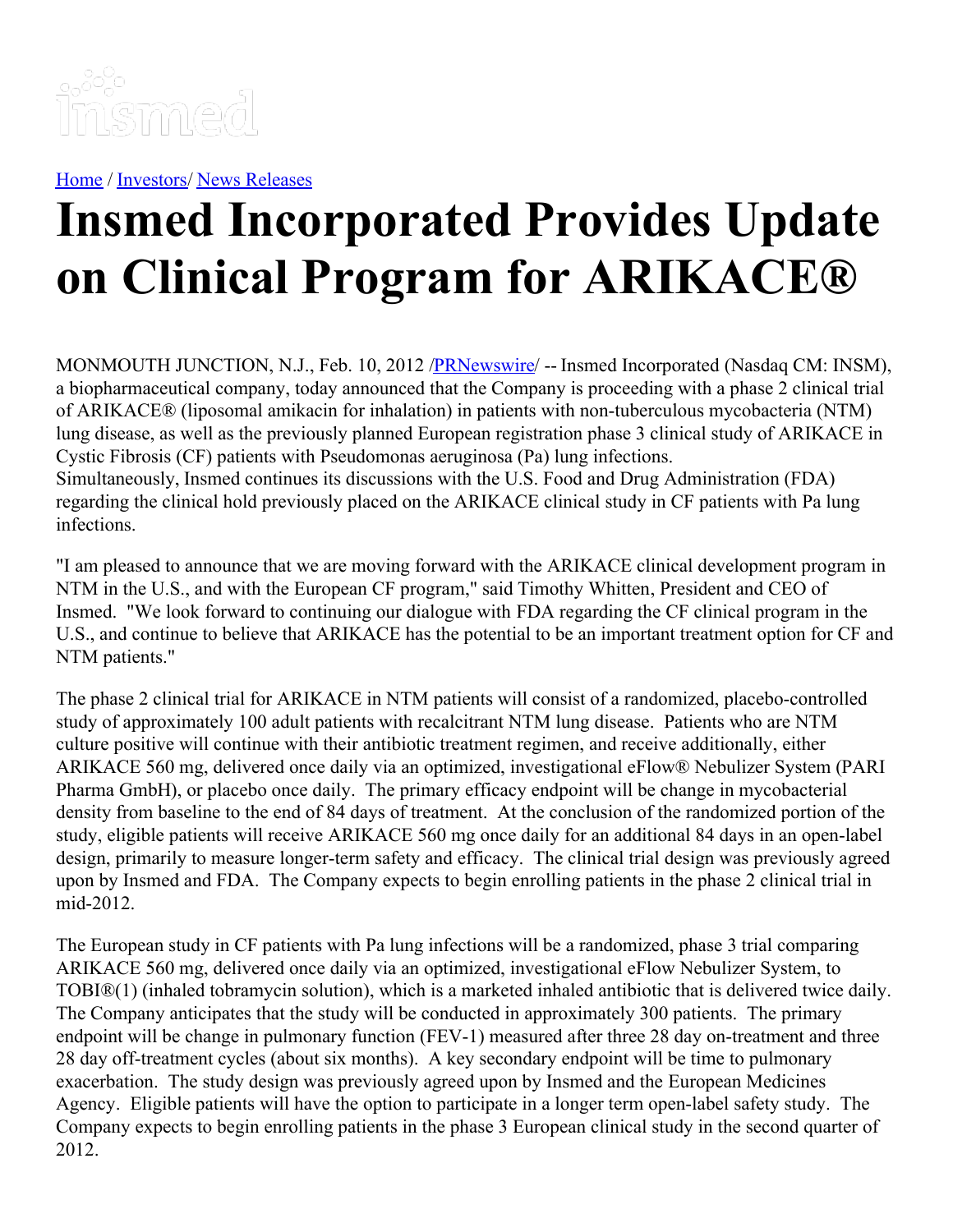## About Insmed

Insmed Incorporated is a biopharmaceutical company focused on the development of innovative inhaled pharmaceuticals for the site-specific treatment of serious lung diseases, and has a proprietary protein platform aimed at niche markets with high unmet medical need. Insmed's primary focus is on the development of inhaled antibiotic therapy delivered via proprietary advanced pulmonary liposome technology in areas of high unmet need in lung diseases. For more information, please visit [http://www.insmed.com](http://www.insmed.com/).

## About eFlow® Technology and PARI Pharma

ARIKACE is delivered by an investigational eFlow® Nebulizer System developed by PARI Pharma and optimized specifically for ARIKACE. The optimized device uses eFlow Technology to enable highly efficient aerosolization of medication including liposomal formulations via a vibrating, perforated membrane that includes thousands of laser drilled holes. Compared to other nebulization technologies, eFlow Technology produces aerosols with a very high density of active drug, a precisely defined droplet size, and a high proportion of respirable droplets delivered in the shortest possible period of time. eFlow® Technology is not an ultrasonic nebulizer technology, and it is not a general purpose electronic aerosol generator nebulizer technology. Combined with its quiet mode of operation, small size, light weight, and battery use, eFlow Technology reduces the burden of taking daily, inhaled treatments. PARI Pharma focuses on the development of aerosol delivery devices and inhalation drug development to advance aerosol therapies where drug and device can be optimized together. Online at [www.paripharma.com](http://www.paripharma.com/).

## Forward-Looking Statements

This release contains forward-looking statements which are made pursuant to provisions of Section 21E of the Securities Exchange Act of 1934. Investors are cautioned that such statements in this release, including statements relating to our financial position, results of operations, the status and the results of preclinical studies and clinical trials and preclinical and clinical data described herein, the timing of responses to information and data requests from FDA, the development of our products, and the business strategies, plans and objectives of management, constitute forward-looking statements which involve risks and uncertainties that could cause actual results to differ materially from those anticipated by the forward-looking statements. Our results may be affected by such factors as the receipt and timing of FDA and other regulatory reviews and approvals, if at all, competitive developments affecting our product development, delays in product development or clinical trials, and patent disputes involving currently developing products. The risks and uncertainties include, without limitation, we may experience unexpected regulatory actions, delays or requests, our future clinical trials may not be successful, we may be unsuccessful in developing our product candidates or receiving necessary regulatory approvals, we may experience delays in our product development or clinical trials, our product candidates may not prove to be commercially successful, our expenses may be higher than anticipated and other risks and challenges detailed in our filings with the U.S. Securities and Exchange Commission, including our Annual Report on Form 10-K for the year ended December 31, 2010 and our Quarterly Report on Form 10-Q for the quarter ended September 30, 2011. Investors are cautioned not to place undue reliance on any forward-looking statements which speak only as of the date of this release. We undertake no obligation to publicly release the results of any revisions to these forward-looking statements that may be made to reflect events or circumstances that occur after the date of this release or to reflect the occurrence of unanticipated events.

(1) TOBI® is a Registered Trademark of Novartis Pharmaceuticals Corporation

Investor Relations Contact: Brian Ritchie — FTI Consulting 212-850-5683